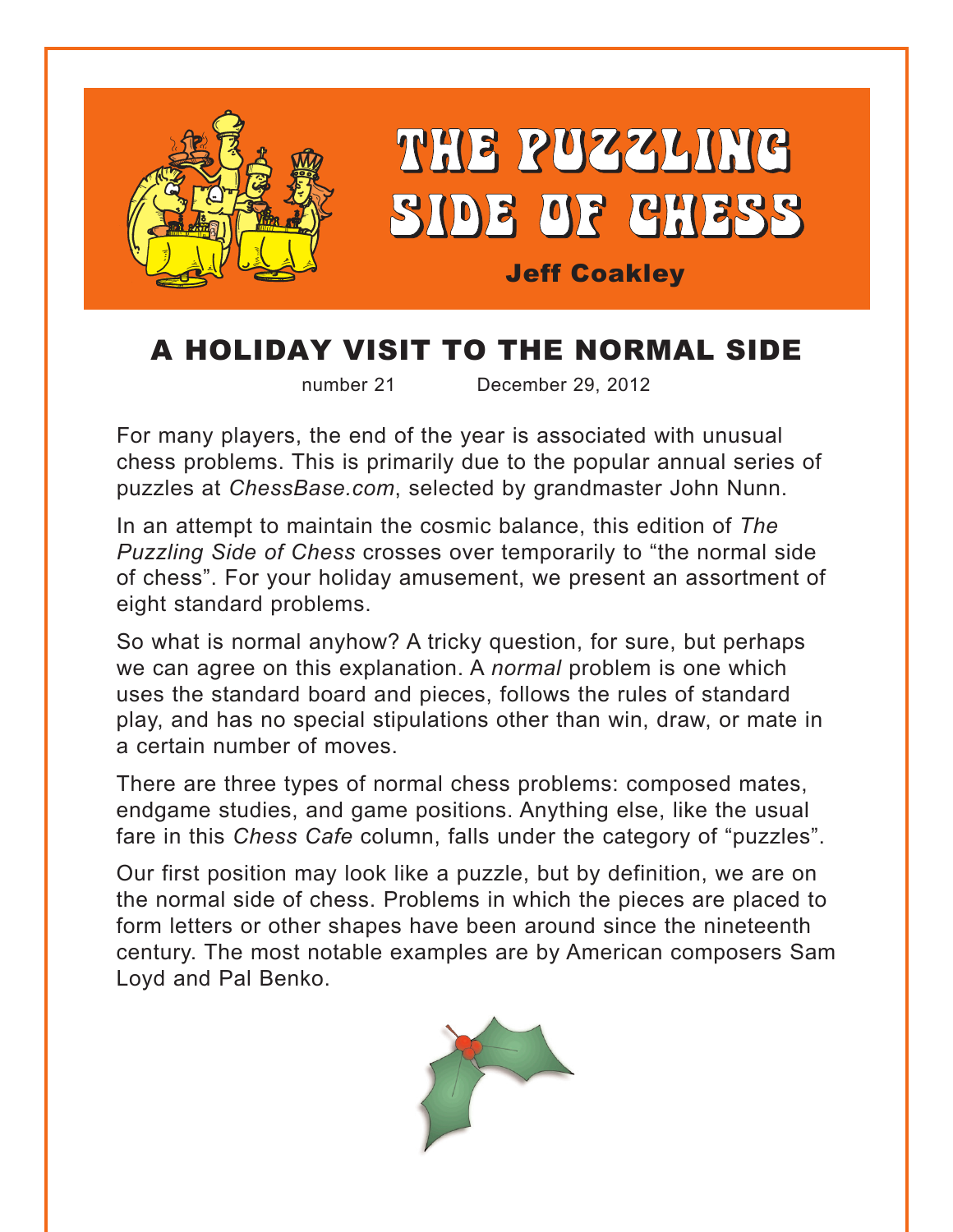<span id="page-1-0"></span>

White to mate in 2

The problem itself is not very difficult, but I hope you like the sentiment of the design.



**PIECE ON EARTH** 

Composed problems give us the means to demonstrate possibilities on a chessboard that would never occur in a regular game. Check out this position.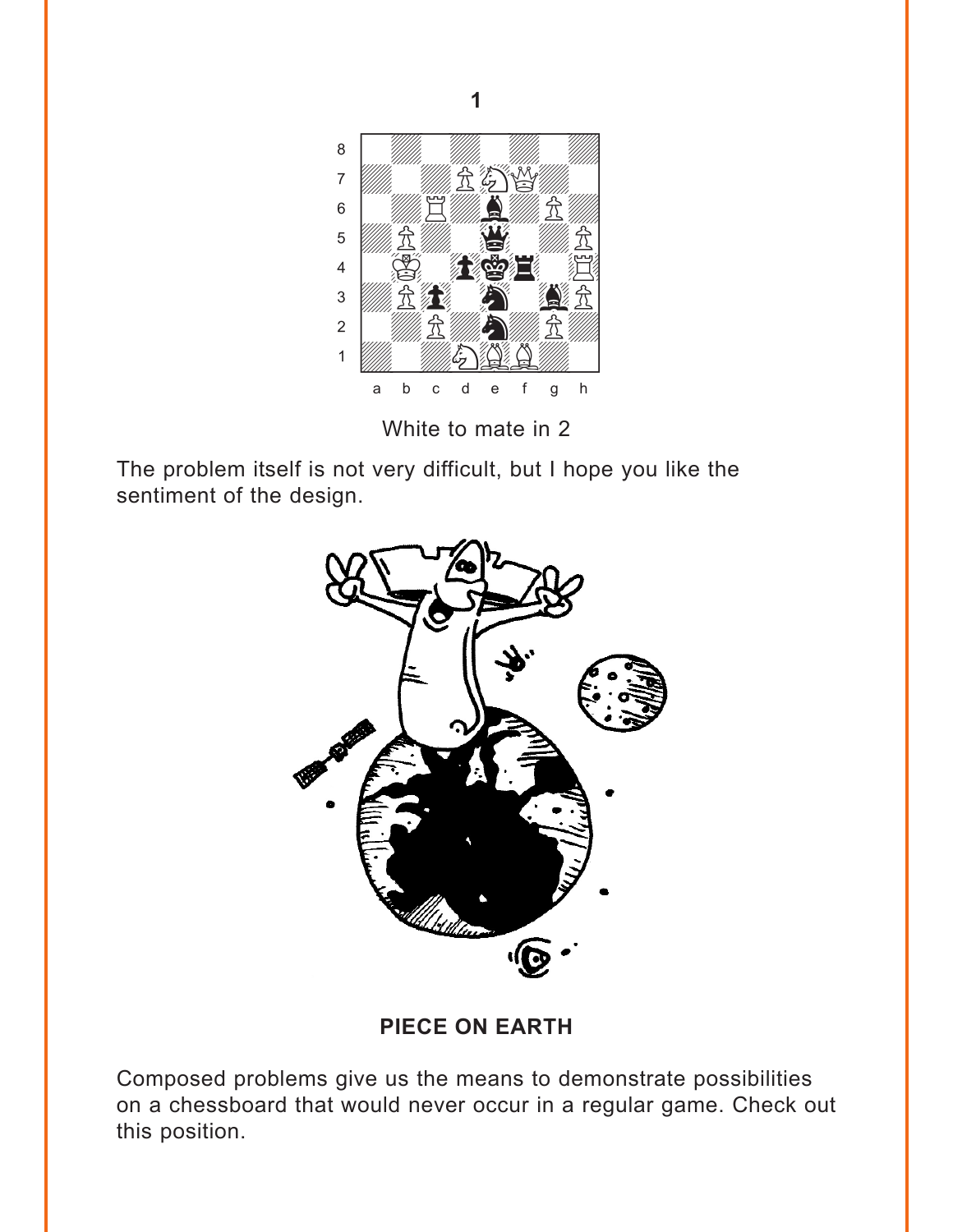<span id="page-2-0"></span>

**2** 

White to mate in 2

The next mate in two is the traditional sort that is often found in chess columns. A lone black king succumbs once again to an overwhelming superiority of white forces. Sometimes it doesn't seem fair.

**3** 



White to mate in 2

There is nothing puzzling about the following problem. It's a normal game position with White to mate in three. We are definitely on the practical side of chess. As a coach and teacher, that's where I generally hang out.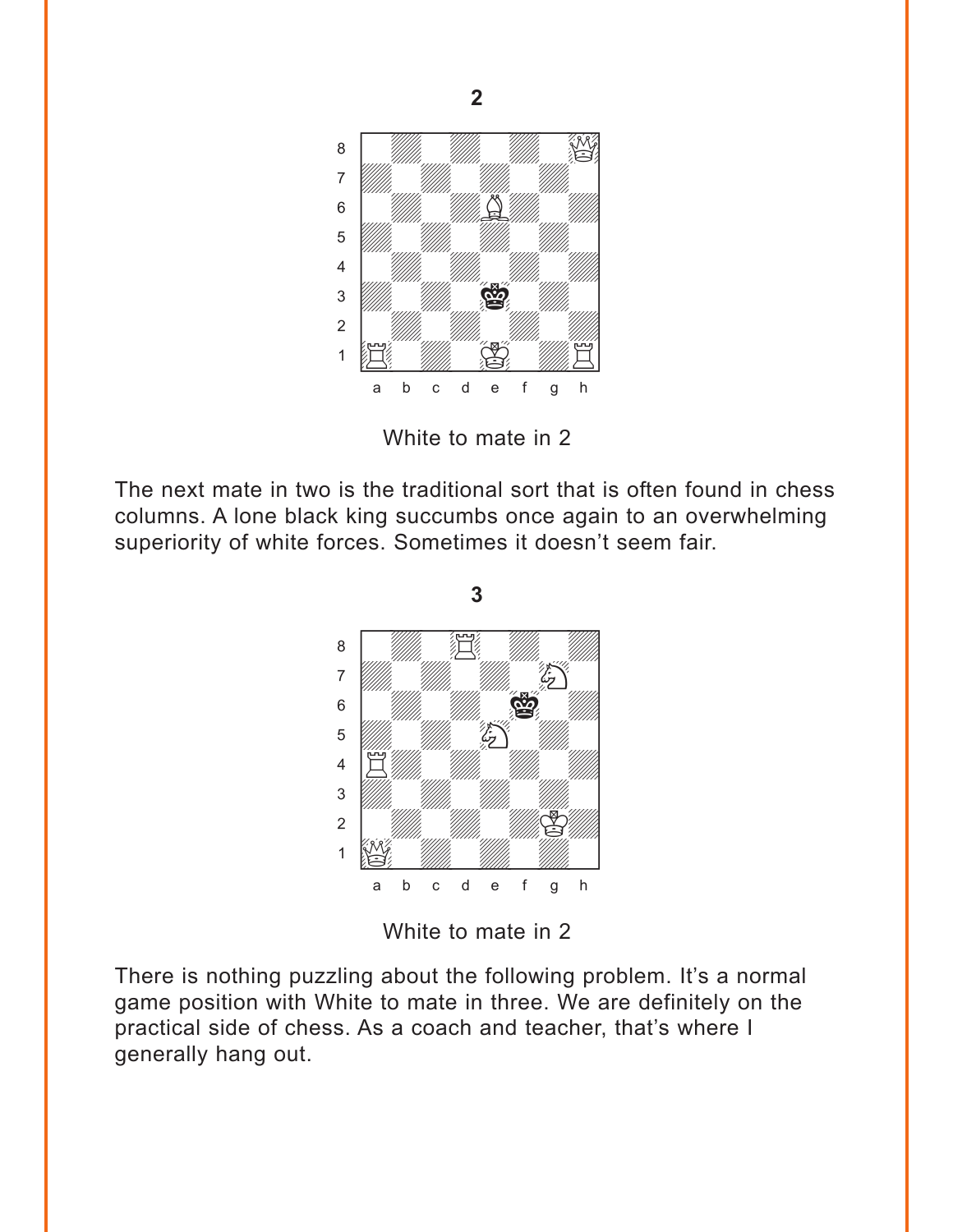<span id="page-3-0"></span>

White to mate in 3

Now that we're in a serious mood, here is an intriguing endgame study that shows two paradoxical aspects of chess. It is a revision of a position first published by Dutch master and composer Nico Cortlever (1915-1995).

White is down two pawns in a queen ending. The usual hope in this situation is to draw by perpetual check. But in this case, White can set their sights higher.





It's about time to begin our journey back towards the *Puzzling Side*. The next problem is what I call a "fun mate". It's a game-like position with a long but relatively easy forced mate.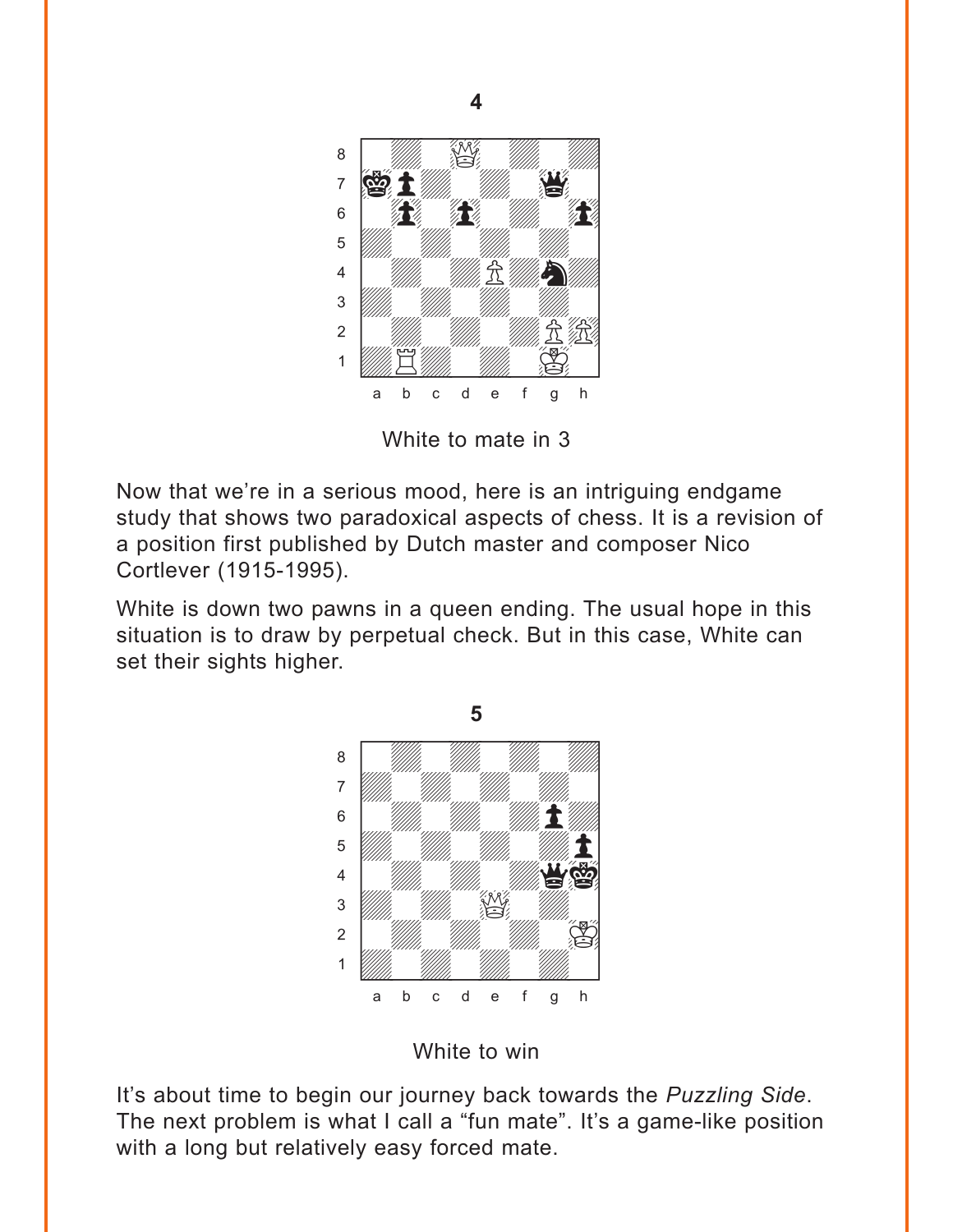<span id="page-4-0"></span>Since we're having fun, let's make it Black to move.



Black to mate in 7

I came across the following gem a few weeks ago, thanks to a tip and a link from Steven Dowd. It immediately became one of my favourites.

White mates in eight, and yes, the white pawns are all on the verge of promotion. The original problem was by William Shinkman (1847- 1933), the "Wizard of Grand Rapids, Michigan". This version is by the renowned French endgame theorist André Chéron (1895-1980).

Grab the reins and hold on tight. This ride might throw you for a loop.

**7** 



White to mate in 8

To mark the end of our holiday, here is one more mate in two. What could be easier, eh?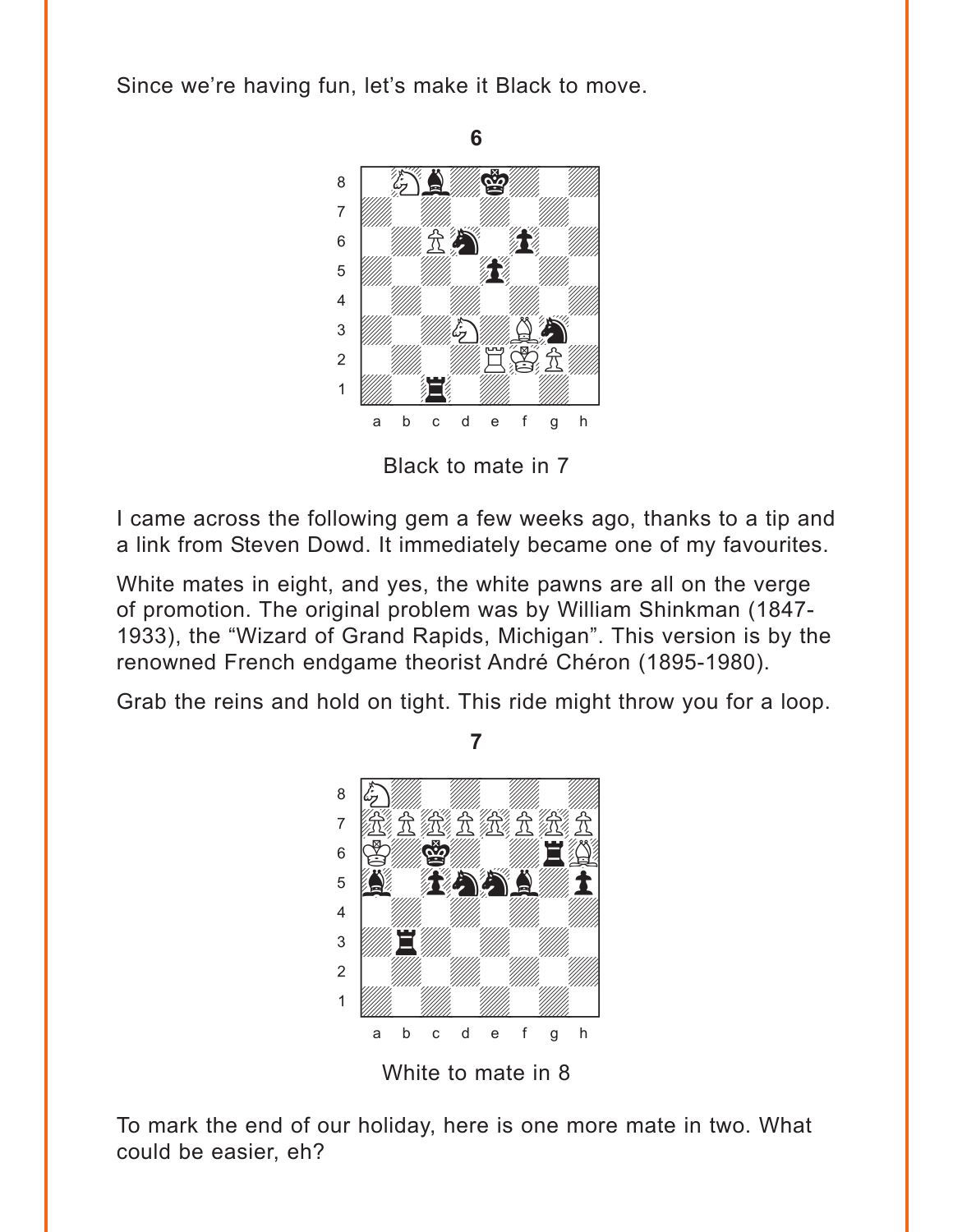<span id="page-5-0"></span>

## **SOLUTIONS**

Problems 1, 3, 4, 6, 8 by J. Coakley. Number 1 from Winning Chess Exercises For Kids (2004), numbers 3 and 6 from Winning Chess Puzzles For Kids Volume 2 (2010), and number 4 from Scholar's Mate 46 (1999). Number 8 is a ChessCafe.com original (2012).

PDF hyperlinks. You can advance to the solution of any puzzle by clicking on the underlined title above the diagram. To return to the puzzle, click on the title above the solution diagram.



J. Coakley 2004 (version ChessCafe.com 2012)

Give peace a chance.

8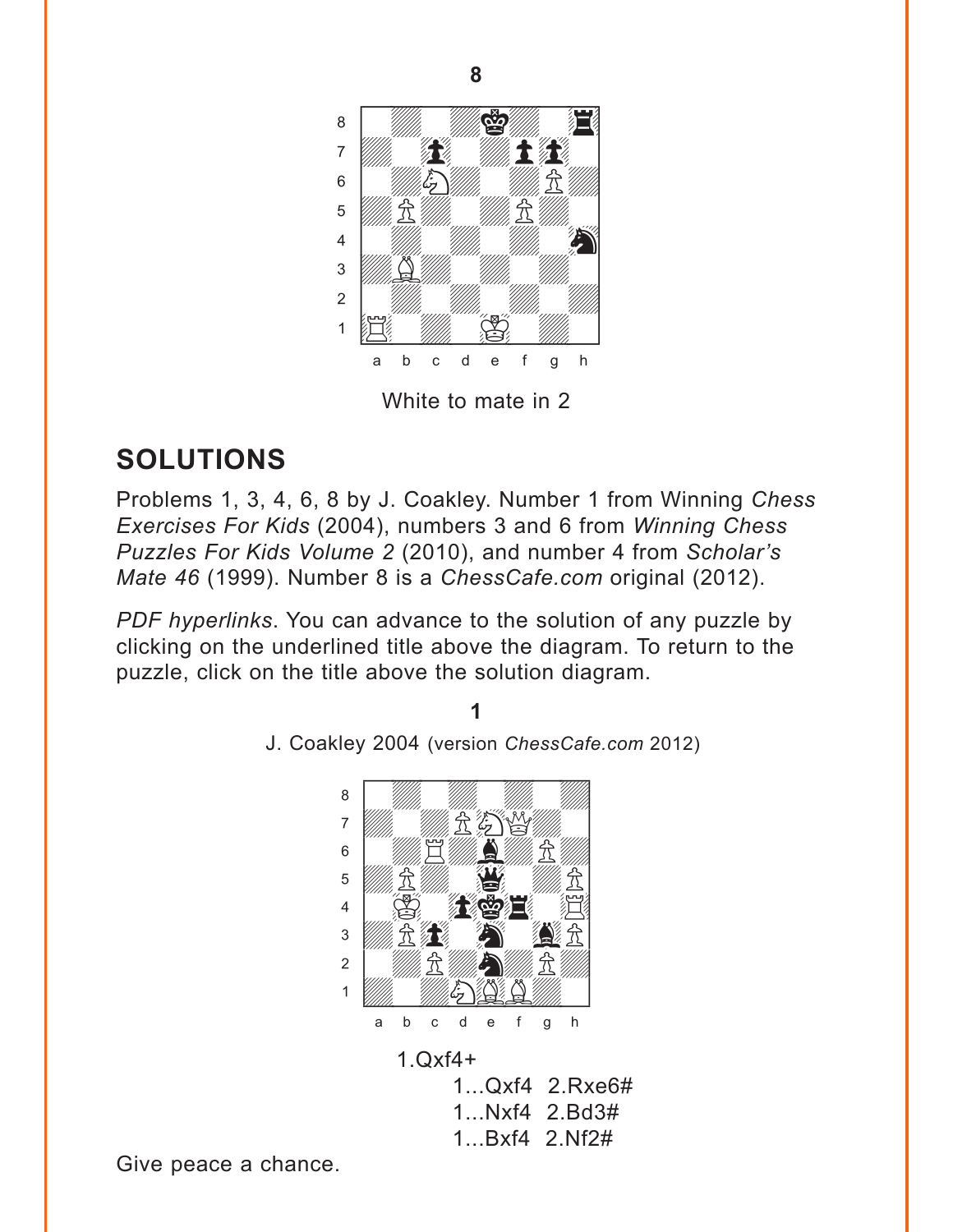<span id="page-6-0"></span>Werner Keym 1972 Allgemeine Zeitung Mainz version J. Coakley Winning Chess Puzzles For Kids Volume 2 (2010)



 $1.$  $Qe5+$  $1...Kd32.0-0-0#$  $1...Kf32.0-0#$ 

Castle left, castle right. The white king's mobility stretches five files in this problem.

A checking keymove, such as 1.Qe5+, is uncommon in a composed mate in two, but it does not constitute a flaw. In this case, from a compositional point of view, a checking key is the only way to achieve the goal of mate by castling on either side. The black king has to start on e3 or e4, and those squares must be attacked after the first move.

In case you didn't know, one of the conventions in chess problems is that castling is allowed unless it can be proven that it is impossible. That could be done by showing that the king or rook has already moved.

[In the original position by Werner Keym, the white queen started on b8 instead of h8. I was unaware of his problem when the column was first published. Anticipation is such a letdown.]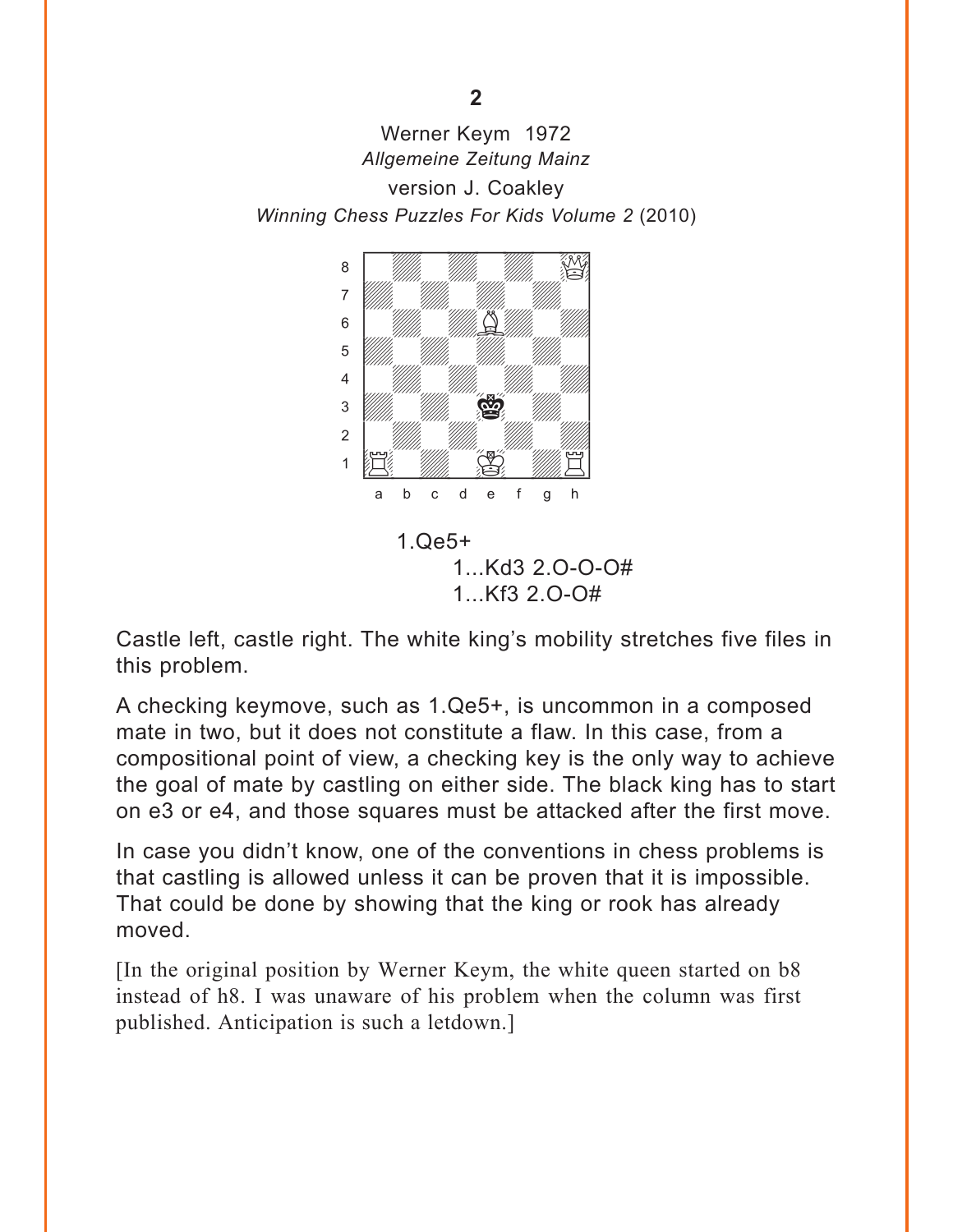<span id="page-7-0"></span>

The white queen visits three corners of the board, including a switchback to her starting point on a1.

There is something naturally attractive about *miniature* chess problems (seven pieces or less). Would you agree?



The black queen is overloaded. Her defensive duties include guarding b7 and stopping Ra1+.

1.e5 The white pawn obstructs the long diagonal.

1...Nxe5 2.Ra1# 1...Qxe5 2.Qxb6+ Kb8 3.Qxb7# 1...Ka6 2.Qxb6# 1...others 2.Ra1+ and mate.

**3**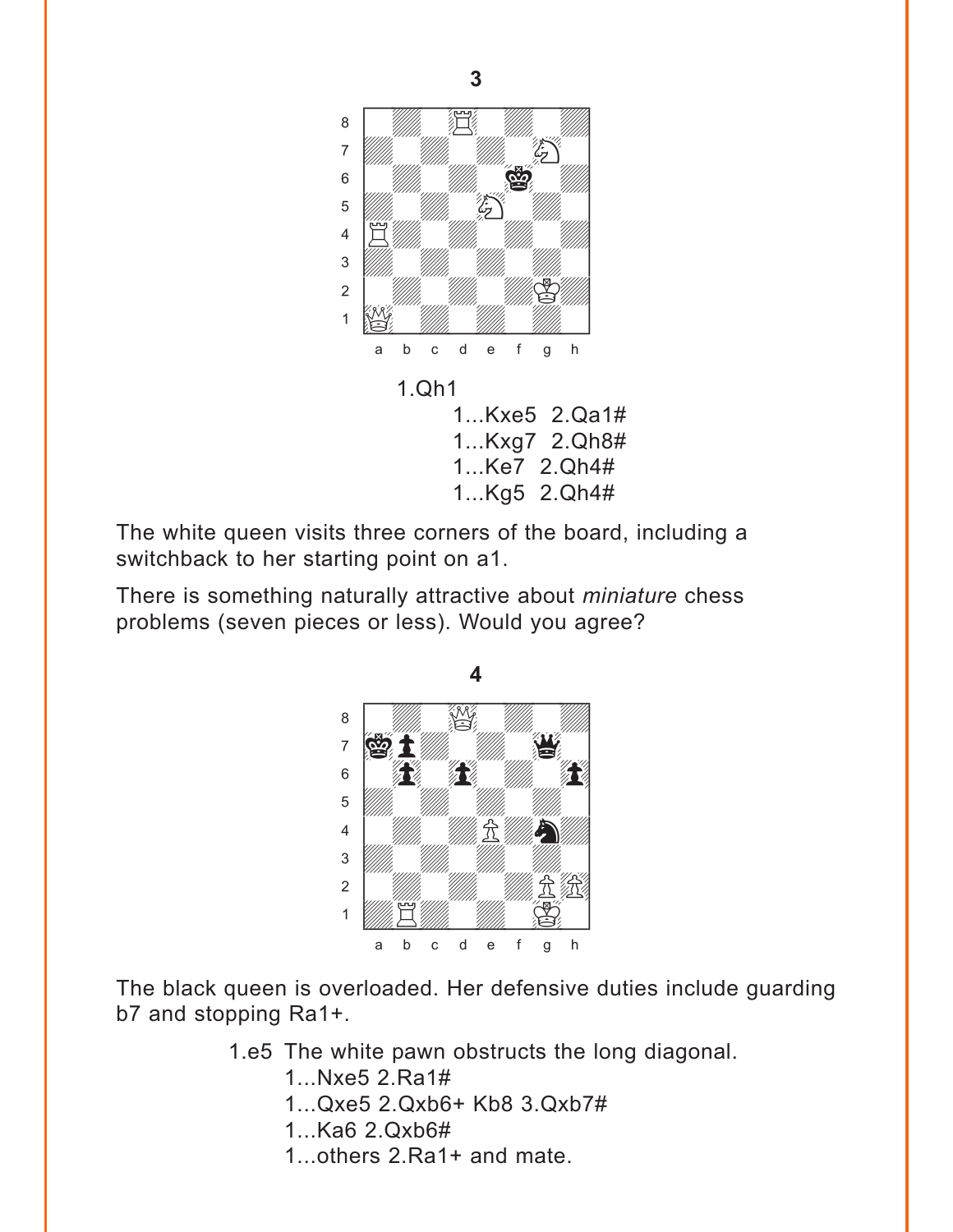<span id="page-8-0"></span>Nicolaas Cortlever 1941 *Spirit* version J. Coakley 2004 *Winning Chess Exercises For Kids* (2004)



- 1.Qe7+ White can draw by perpetual check with 1.Qe1+ Kg5 2.Qe7+.
- 1...Qg5 Black is mated after 1...g5? 2.Qe1+ Qg3 3.Qxg3#.
- 2.Qe4+ After 2.Qe1+? Kg4, White must settle for a draw by "perpetual skewer". 3.Qd1+! Kf4 4.Qd2+ Kf5 5.Qd5+ Kf6 6.Qd8+ Kf5 7.Qd5+ Kg4 8.Qd1+ (or 8.Qg2+)
- 2...Qg4
- 3.Qe3! Returning to the diagram position, but with Black to move. *Paradox #1*. White wins by losing a turn.

Black is now in zugzwang. Any move they make results in defeat.

*Paradox #2*. Black loses because it is their turn.

- 3...g5 4.Qf2+ Qg3+ 5.Qxg3#
- 3...Qf5 4.Qg3#
- 3...Qg5 4.Qh3#
- 3...Qe2+ 4.Qxe2

Black can avoid a quick mate in several ways by giving up the queen.

In the original position by Nico Cortlever, the white queen started on h7 (instead of e3). This revision improves the study by adding the theme of "losing the move". It also gives White more options on the first turn.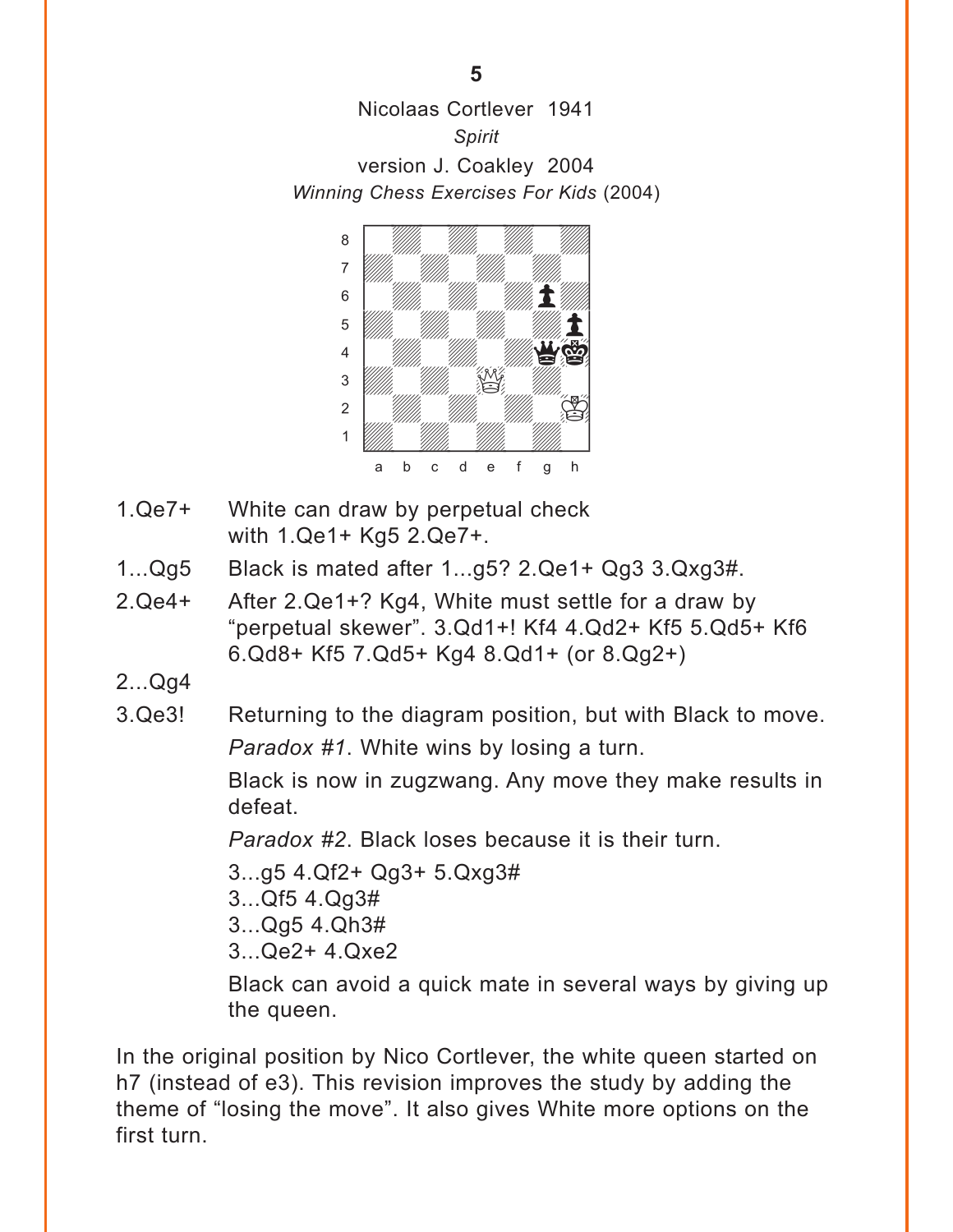<span id="page-9-0"></span>The counterintuitive nature of this endgame study does not faze a computer in the least. Programs spit out the correct solution in less than a split second!?

**6** 



1...Nh1+ 2.Ke3 Nc4+ 3.Ke4 Ng3+ 4.Kd5 Nb6+ 5.Kd6 Nf5+ 6.Kc7 Na8+ 7.Kxc8 Nd6#

Crazy knights. Both black knights go to a corner and the one from g3 ends up on d6 where the other started.

**7** 

William [Shinkma](#page-4-0)n 1908 *Deutsche Schachzeitung* version André Chéron 1964 *Journal de Genève*  $\frac{1}{2}$ 



1.b8=N+ Rxb8 (1...Kd6 2.c8=N+ mates a move sooner.) 2.axb8=N+ Kd6 3.c8=N+ Ke6 4.d8=N+ Bxd8 (4...Kf6 5.e8=N#) 5.exd8=N+ Kf6